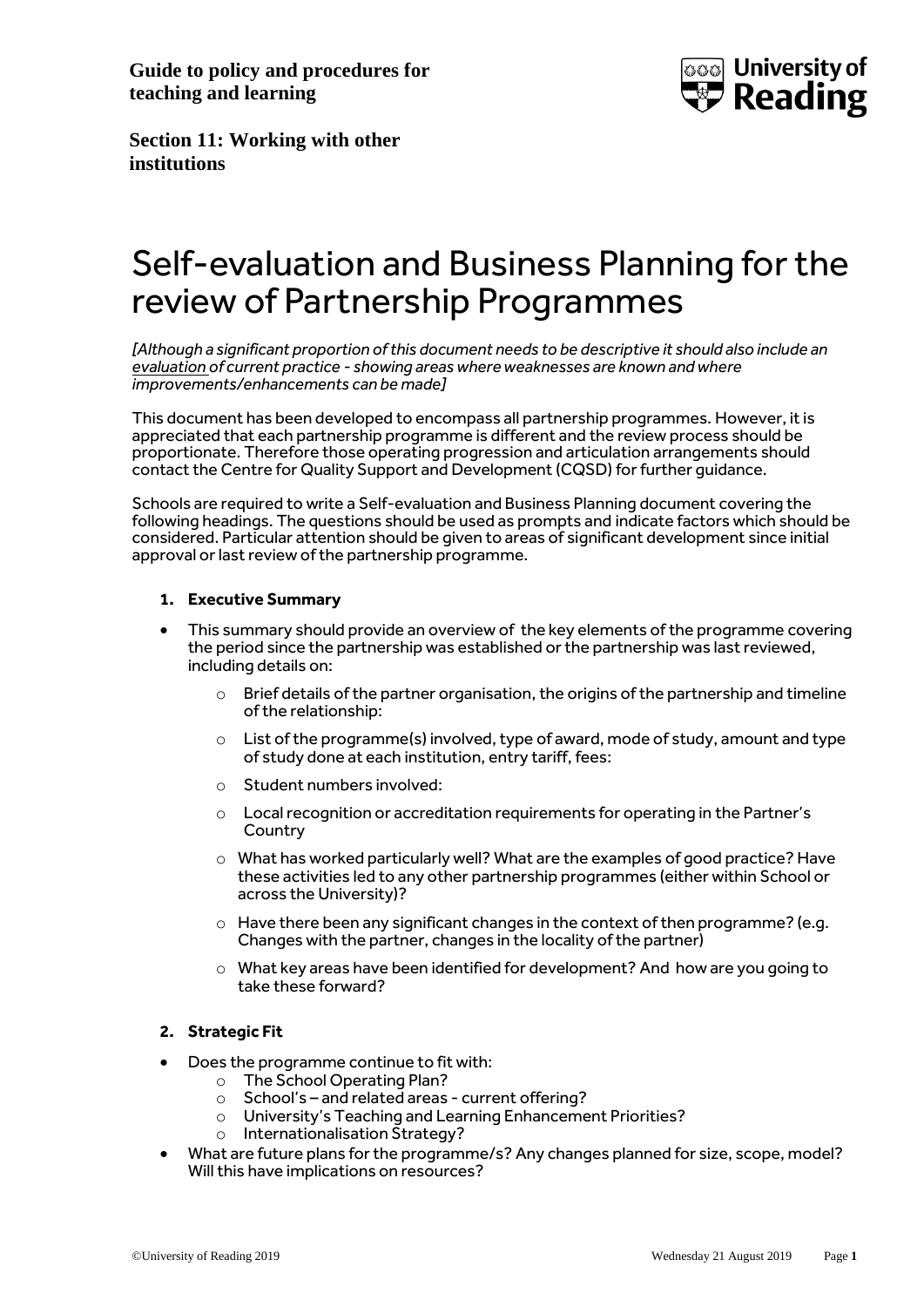#### **3. Resources**

- Is the School able to continue to support the partnership programme with its existing resources? If there are concerns about this how will they be mitigated?
- Have you consulted with the following services for feedback on the operation of the programme:
	- o Other Schools involved
	- o Admissions
	- o Library
	- o IT Services
	- o Study Advice
	- o Student Services Centre
	- o RISIS
	- o Exams office
	- $\circ$  International Study and Language Centre (for pre/in-sessional language support)
	- o Centre for Quality Support and Development
	- o Careers, Placement and Experience Centre
	- o Reading International Office
	- o International Partnerships Team
	- o Health and Safety Team
- Are there any plans to enhance the resource provision on the programme such as new technological or lab based equipment?

#### **4. Risk Analysis**

- What are the key risks involved in running the programme and how do you mitigate these?
- Are there any factors of change are on the horizon? What would their impact be?
- Does the School/University continue to have capacity to successfully run the programme?
- What would be the implications if 10% or 20% fewer or more students were accepted on the programme? Has this occurred for previous cohorts and what was the effect?
- What is the exit strategy if the partnership were required to terminate quickly?
- Has the partner established or are they in the process of establishing similar programmes with any other partners?

#### **5. Marketing, Recruitment and Admissions**

- What marketing materials are in use for this programme? How does UoR monitor these marketing materials? What mechanisms are there for UoR to check amendments or final version of new materials? Who is responsible for ensuring the accuracy and completeness of marketing information?
- What evidence do you have that there is continued demand for the programme?
- Have any new competitors emerged? What do they offer which is comparable? Does UoR still have a unique selling point?
- If UoR is responsible for admissions, are the standard procedures applied? If the partner is responsible for admissions, what is the process and have any problems arisen?
- What have the recruitment numbers been? What are the maximum and minimum numbers for the programme? Have these been reached?
- Has there been any fluctuation in recruitment numbers and if so, has the cause been identified?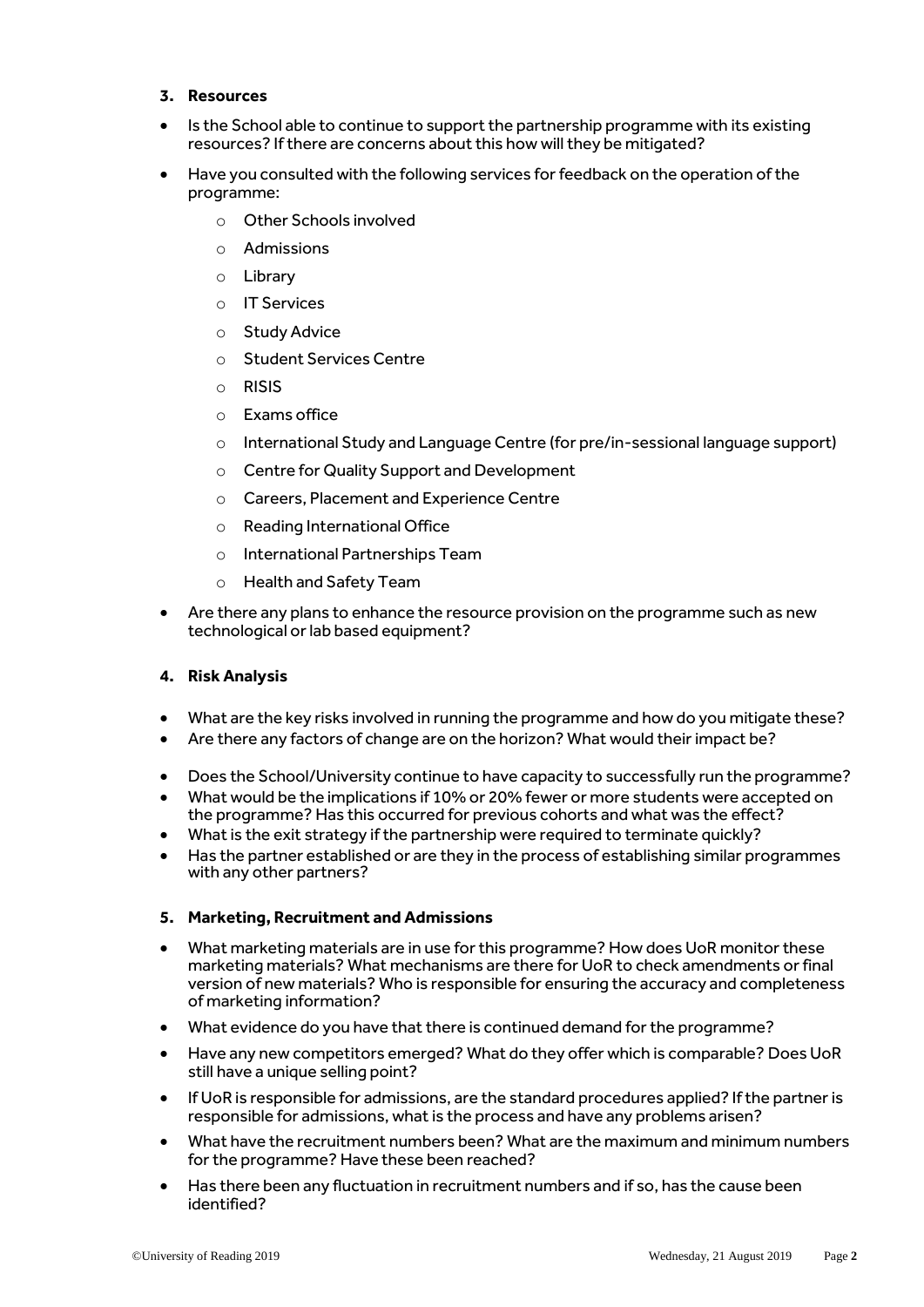- What is the projected recruitment numbers for the next three years? Are there any anticipated issues coming up that are likely to affect recruitment?
- Are there any plans to change the entry tariff? Is the entry tariff still competitive?
- What are the fees for the programme? Are the fees still competitive?<sup>1</sup>
- What is the profile of students admitted? Are there particular patterns in admission and are there areas where more marketing could be utilised?
- Have any students had problems financing their studies?
- Are there any proposed new initiatives to enhance marketing of the programme and recruitment?

## **6. Programme Delivery and Student Experience**

- Is the programme being delivered in line with the MoA, Programme Specifications/Module Descriptions? Do you have any concerns about the programme delivery? Are there examples of good practice you can highlight in the programme delivery and student experience?
- Have any significant changes been made by either the partner or UoR? How does UoR ensure that changes are communicated and curriculum mapping exercise take place (if necessary)?
- How do you ensure that the programme delivers a high quality student experience? Please provide examples to support your answer.
- Is there a suitable range of teaching methods and student learning opportunities? Please provide examples.
- Are there any plans to change the programme significantly in the near future (e.g. introduction of a new pathway)? Are there any proposed new ways of delivery the programme content?
- Are there any plans for new initiatives to enhance student support?
- What mechanisms are in place for students to feedback on the programme and modules? What has the general tone of the feedback been? Where problems have been identified, what actions have been taken and how has this been feedback to students?
- What mechanisms are in place for student representation? How do student provide input on the programme? Is there any variation on the standard student representation policy of UoR?
- For programmes involving transfer from the partner to UoR, what is the student experience at the partner? Is it comparable to student experience at UoR?
- For programmes involving transfer from the partner to UoR, what is the mechanism for transfer? E.g. registration at UoR.
- For programmes involving transfer from the partner to UoR, what is the impact of a group of students arriving en-masse into the student body – both for the arriving students and the current cohort?
- Has there been any change in procedures for student discipline, academic appeals and student complaints when studying at UoR and the partner?
- Is there variation in any UoR policies for the programme? How have these been managed?

## **7. Student information and support**

 What is the status of students (in terms of being UoR students) at various points in the programme?

1

<sup>&</sup>lt;sup>1</sup> Please note that any fee reduction requests must be submitted to the Sub-group on Fees, University Bursaries and Scholarships.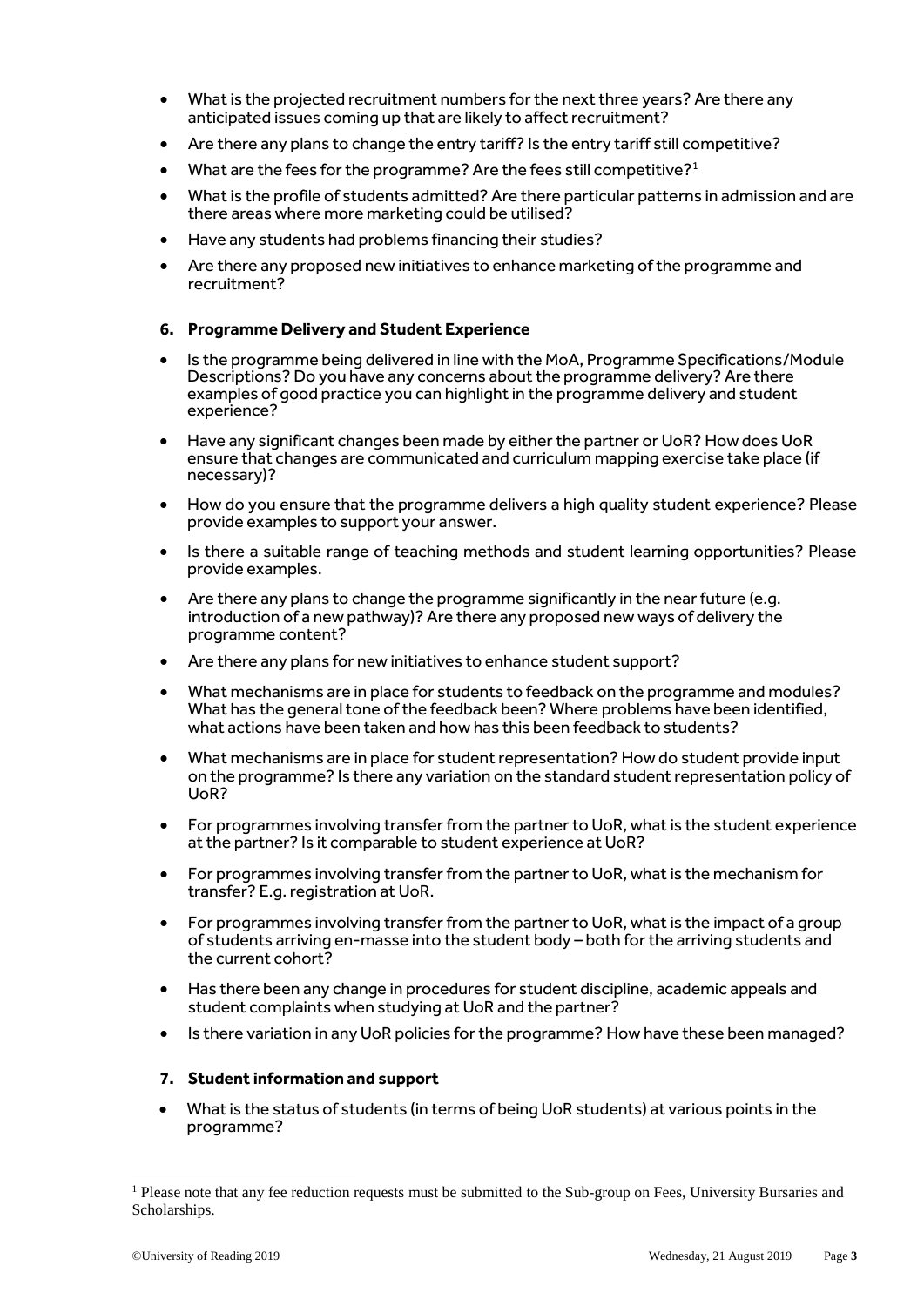- What information is supplied to current students? Does this vary between UoR and the partner?
- Do students receive student handbooks which include programme specific information on student entitlement to academic and personal support and learning resources?
- What are the arrangements for academic and pastoral support and the responsibilities of UoR and the partner respectively?
- What UoR learning resources are students entitled to both remotely and locally? Are these adequate, consistent and has the level/type changed?
- What additional services are offered by the partner to students? At which stage of the programme are these offered?
- Have students been able, where required, to access support provided by the Disability Advisory Service? Is the physical learning and teaching environment accessible for all students?
- Are students provided with any additional support (such as pre-sessional or in-sessional English language support, induction and transition events)? Was this planned or have these provisions developed as need arose? Are there plans for support to be developed in the future?
- Have students been able to find suitable accommodation for the duration of their programme at UoR?

#### **8. Assessment, progression and External Examiners**

- What are the respective responsibilities/input of UoR and the partner for assessment in relation to:
	- $\circ$  Assessment tasks setting assignments and exam papers and preparing students for them
	- o Conduct of examinations
	- o Marking and moderation of student work and examination scripts
	- o Feedback to students on assessment performances
- What are the arrangements for Exam Boards and student progression between institutions and Parts at UoR? What is the input of the partner?
- What are the arrangements for External Examiners? Who appoints the external examiner and how are their reports fed back to the partner? How are recommendations of external examiners fed back into the programme?
- What are the student's results? What percentage pass/progress/get 2.1s or fists? Are student results comparable to other cohorts? Do you have any concerns in regards to the students' results?
- Is any specific support given to these students to help them succeed in their assessments?

#### **9. Employability and Destinations**

- Have students been able to access the Careers, Experience and Placement Centre at UoR or the Partner?
- Is the programme accredited? If so, what consultations have taken place with the relevant Professional Statutory and Regulatory Body (PSRB)? Has there been any feedback from the PSRB? Will they need to be contacted prior to any revalidation of the programme?
- Does the programme include placements, Erasmus or study aboard opportunities?
- What is the destination of those who have graduated from the programme? Have any students pursued further study (where applicable)?
- Has any feedback been received from employers? Do employers have any involvement in the programme?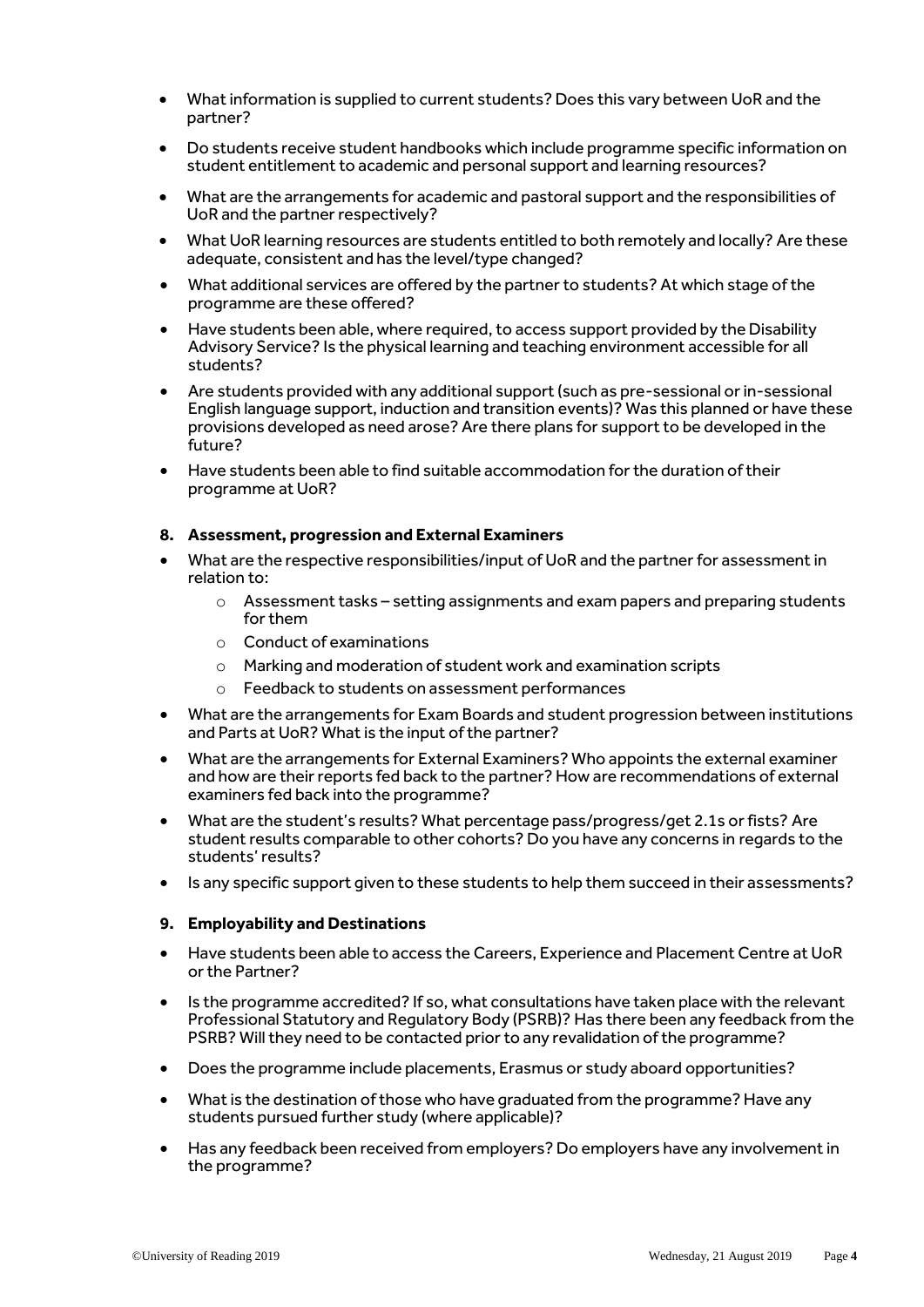Are there any plans for engaging employers in new ways and providing students with new development opportunities?

## **10. Awards and Graduation**

 What are the arrangements for graduation, certificates and transcripts? What information relating to the partner is included on the certificate/ transcript?

# **11. Communication**

- Does this programme have a specific Programme Committee or Board of Studies? If so, how often do they meet and are formal records kept of these meetings? What is the membership of the committee and where does it meet? What issues/areas are discussed at the meetings
- How does the programme feed into a UoR Board of Studies?
- What are the on-going monitoring arrangements? How are issues raised and addressed?
- How does the partner input into annual monitoring and what support is provided for this?
- Have any issues been raised in the following, and how have they been addressed?
	- o Partner Programme Sub-Report
	- o Partnership annual review (Form 1)
- How does UoR and the partner communicate day-to-day?
- How effective is the Operational Handbook?
- What is the management structure and key operational roles for the programme? Who is responsible for what at both UoR and the partner? (See also table below)
- How are student records, student data on progression and achievement kept and maintained?
- How often are visits made between the partner and UoR? Is the number of visits more or less at the frequency anticipated? Will the number of visits stay the same in the future? Are there any formal reports of visits made?

## **12. Staffing and staff development**

- Is there sufficient academic, pastoral and administrative support staff to deliver the programme? Have there been any changes since the programme was established?
- Who is responsible for the appointment and management of staff teaching on the programme? Has this allocation of responsibility changed?
- Do the staff teaching on the programme continue to have academic and professional capacity to teach the programme?
- Have the programme leads for UoR and/or the partner changed? How has this affected the programme?
- Have you reviewed CVs of any new staff teaching on the programme<sup>2</sup>?
- What is the process for dealing with complaints/concerns about staff?
- What staff support and developmentis offered? Are there any CQSD courses available? How frequent have these been? How is it ensured that staff are kept up to date with changes in the programme/subject area?
- Are there any plans to support staff development in new ways?

1

<sup>&</sup>lt;sup>2</sup> It is a requirement that the University should formally and in advance of their commencing teaching on University programmes, approve the curricula vitae of all relevant partner institution staff.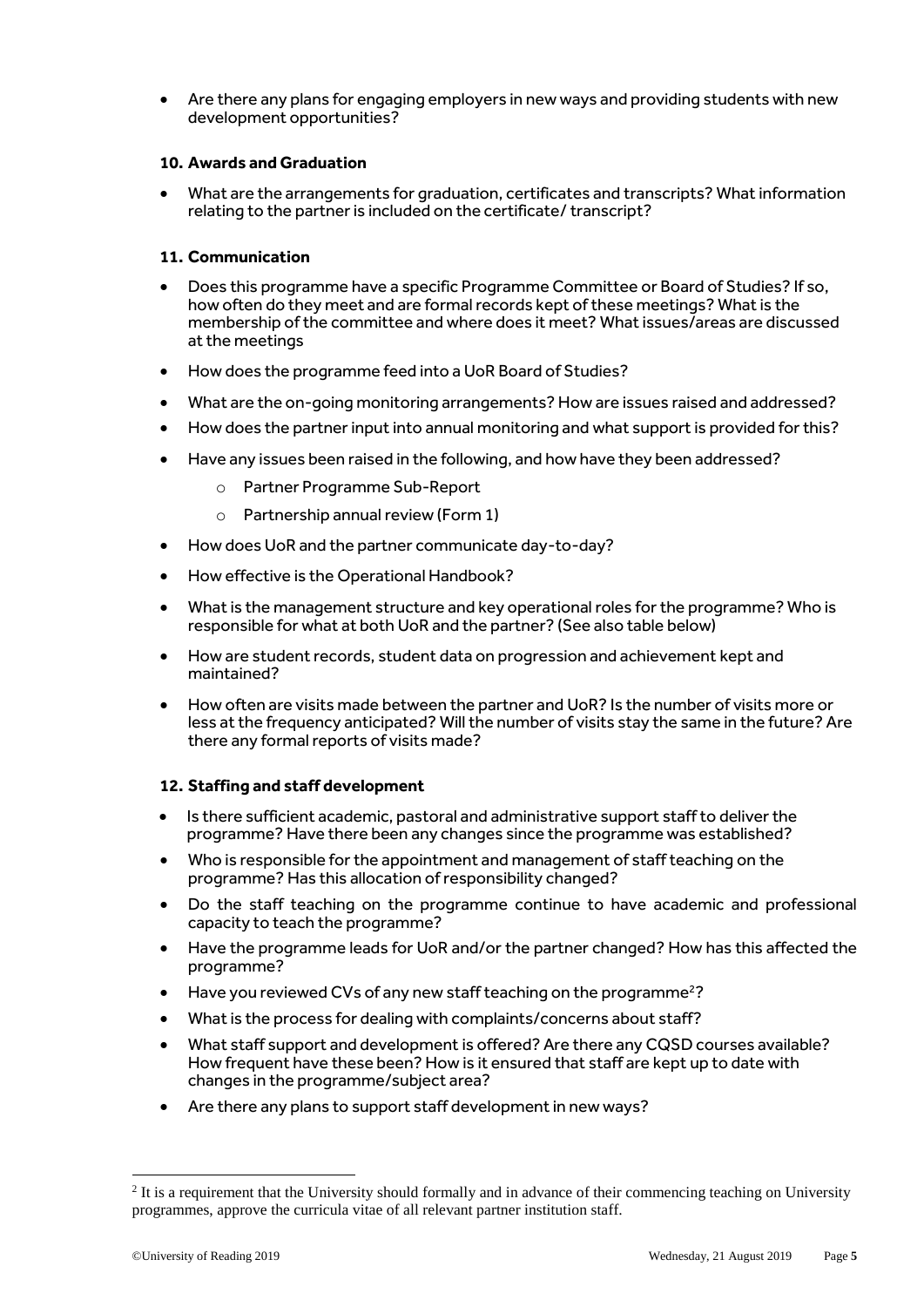# **13. Areas of responsibility**

• Which partner is responsible for the following elements? Please fully complete the following table and indicate the degree of responsibility where it is shared.

| <b>Areas of Responsibility</b>                                   | Please state which partner has responsibility for each of these<br>areas, highlighting areas where changes in responsibility have<br>been made and why. |
|------------------------------------------------------------------|---------------------------------------------------------------------------------------------------------------------------------------------------------|
| <b>Curriculum design</b>                                         |                                                                                                                                                         |
| <b>Advertising and marketing</b>                                 |                                                                                                                                                         |
| <b>Recruitment activities</b>                                    |                                                                                                                                                         |
| <b>Application advice</b>                                        |                                                                                                                                                         |
| <b>Admissions</b>                                                |                                                                                                                                                         |
| Registration                                                     |                                                                                                                                                         |
| <b>Accommodation</b>                                             |                                                                                                                                                         |
| <b>Induction</b>                                                 |                                                                                                                                                         |
| <b>Teaching</b>                                                  |                                                                                                                                                         |
| <b>Teaching facilities</b>                                       |                                                                                                                                                         |
| <b>IT facilities &amp; resources</b>                             |                                                                                                                                                         |
| <b>VLE</b>                                                       |                                                                                                                                                         |
| <b>Learning resources</b>                                        |                                                                                                                                                         |
| <b>Health and Safety</b>                                         |                                                                                                                                                         |
| <b>Student evaluation</b>                                        |                                                                                                                                                         |
| <b>Setting assessments</b>                                       |                                                                                                                                                         |
| <b>Marking &amp; feedback</b>                                    |                                                                                                                                                         |
| <b>Moderation</b>                                                |                                                                                                                                                         |
| <b>External examining</b>                                        |                                                                                                                                                         |
| <b>Examination Board</b>                                         |                                                                                                                                                         |
| <b>Board of Studies</b>                                          |                                                                                                                                                         |
| <b>Annual Programme Report</b>                                   |                                                                                                                                                         |
| <b>Student representation</b>                                    |                                                                                                                                                         |
| <b>Disciplinary matters</b>                                      |                                                                                                                                                         |
| <b>Appeals</b>                                                   |                                                                                                                                                         |
| <b>Complaints</b>                                                |                                                                                                                                                         |
| <b>Collecting tuition fees</b>                                   |                                                                                                                                                         |
| <b>Student support (academic)</b>                                |                                                                                                                                                         |
| <b>Careers education,</b><br>information, advice and<br>guidance |                                                                                                                                                         |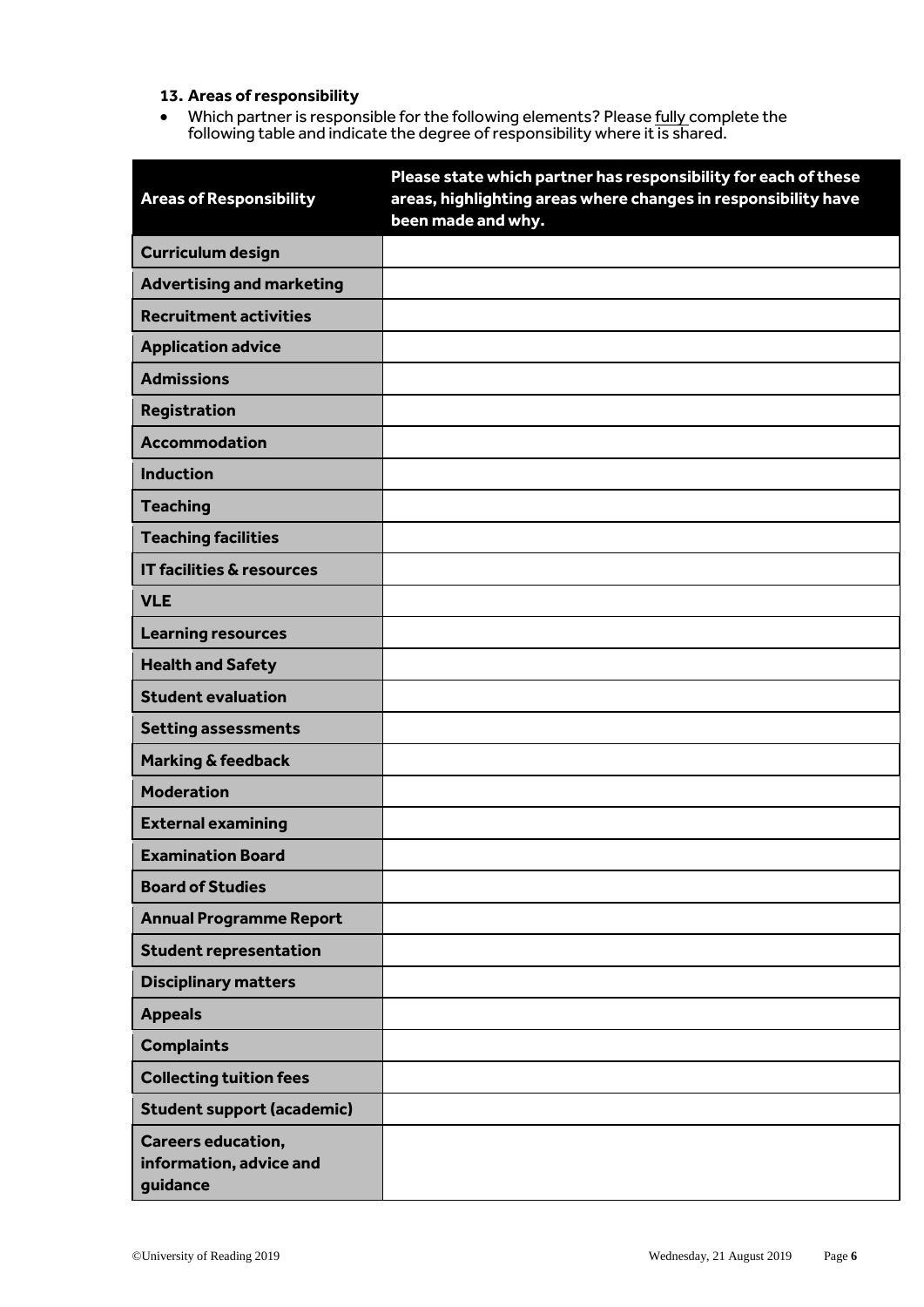| <b>Student support (pastoral)</b>                                                                    |  |
|------------------------------------------------------------------------------------------------------|--|
| <b>Student support (disabilities)</b>                                                                |  |
| <b>Staff visits to other partner</b><br>(informal/formal, for teaching,<br>reviewing programme etc.) |  |
| <b>Staff training and evaluation</b>                                                                 |  |
| <b>Certificates &amp; transcripts</b>                                                                |  |
| <b>Graduation</b>                                                                                    |  |

## **14. Partner Status and Operating Context**

#### **Partner Status**

- Is there a Memorandum of Understanding (MoU) and a Memorandum of Agreement (MoA) with the Partner? When does the MoU with the partner expire? When will the MoA with the partner expire?
- Does the Partner have any other existing relationships with UoR?
- What comments and recommendations have been provided by any *Partnership annual review (Form 1/Partner sub-report)?* For both this programme and any other collaborations with the University.

Have you re-established/checked changes to:

- the partner's status (an HEI with or without degree awarding powers, further education college, or other organisation)?
- the partner's experience of delivering higher education at the relevant level?
- the partner's knowledge, understanding and previous experience with UK higher education?
- the partner's experience of academic partnerships collaborative provision with other institutions with special note of current arrangements with UK HEIs?
- the partner shares the University's educational objectives and expectations for the assurance and maintenance of academic standards and qualities?
- the partners fit and overlap with UoR in terms of qualification levels and subject areas?
- the financial status and stability of the partner which indicates it is demonstrably financially capable of entering into and maintaining the arrangement *(only applicable where the partnership involves a significant financial risk to the University?*
- the partner has the ability to contract (if a binding agreement is to be put in place) and who the contracting party is?
- the partner has the ability to enter into a partnership for delivery of the type of programme and arrangement in question. Are there any restrictions on what they can and cannot do?
- for jointly awarded degrees: do institutional regulations permit the award of joint degrees *i.e.* does the partner have the requisite legal and regulatory capacity?
- does the partner have any business interests and/or links with private or overseas providers which could present potential risks to the proposed arrangement?
- $\bullet$  partner has in place the suitable type and standard of facilities and resources need to meet their areas of responsibility for delivering the proposed programme? Including health and safety, equality of opportunity, student complaints procedure, disability provisions, staff development opportunities, etc.

What kind of profile does the partner have:

- with QAA?
- with their own quality assurance body?
- in the media?
- with their other partners?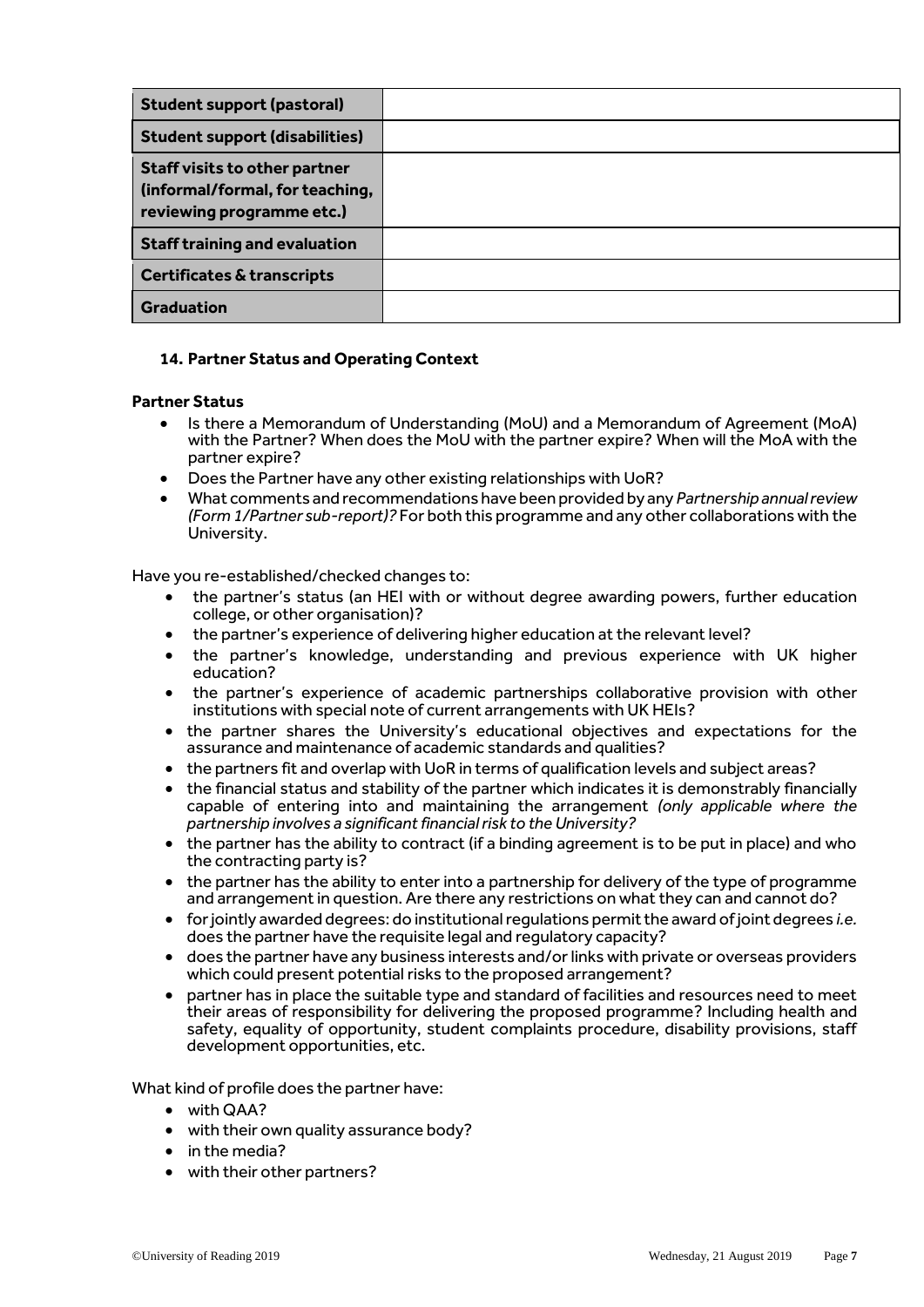# **Operating Context**

Country context:

- What is the level of stability within the country and region in which the partner is based including profile with UK Border Agency?
- What legal and regulatory frameworks and Higher education structures does the partner operate within? Do these remain compatible with the University's?
- Is UoR able to operate within the legislative framework and the political, ethical and cultural context requirements of the region?
- What is UoR's experience working in the partner's HE sector and area of the world?
- Are there any country specific regulations to operate the programme? E.g. Letter of Accreditations, application to the local Ministry of Education. Do these need updating?
- Are there any monetary restrictions including any laws relating to tax, VAT, transfer of money, limit on levels of fees? Are there any laws relating to partners in receipt of public funds where relevant?
- Are there any issues with transferring monies out of the countries concerned?
- What is the official language of the country the partner is based in and to what extent is English is spoken as a second language?

Regulatory considerations:

- Are there any implications for professional accreditation of the programme if it is delivered in partnership?
- What are the implications of current UK legislation affecting the admission of international students (i.e. immigration and visa requirements) for the programme?
- How can UoR be compliant with copyright licenses, library licenses, software licenses and data transfer whilst pursuing academic activity in the region?

Contingency arrangements:

 What arrangements would be made for students were the ownership of a partner, or its status, to change in such a way that might lead to the termination of the arrangements. What would be the costs?

## **15. Finance**

- Please provide details of finances of the programme including:
	- o Details of direct costs incurred (travel and accommodation, external examiner costs, institutional quality assurance costs, additional administration etc.)
	- $\circ$  Details of tuition fees with a breakdown of target student numbers split between Home & Overseas
	- o Details of associated costs for any additional programme materials including learning resources. Eg additional license requirements
	- o Details of any additional lecturer/tutor requirements (e.g. number of days and equivalent grades whether external or internal) eg: flying faculty requirements, international tutor provision etc
	- $\circ$  Overall cost/benefit analysis and projected costs and income for the partnership for the period of the next agreement
	- Any other income/expenditure.
- Is a validation fee charged for this programme? If so, please provide details of this arrangement.

#### **16. Other documentary requirements**

Please provide:

 *Partner Programme Sub-Reports* for past three years (produced by the partner) where available: